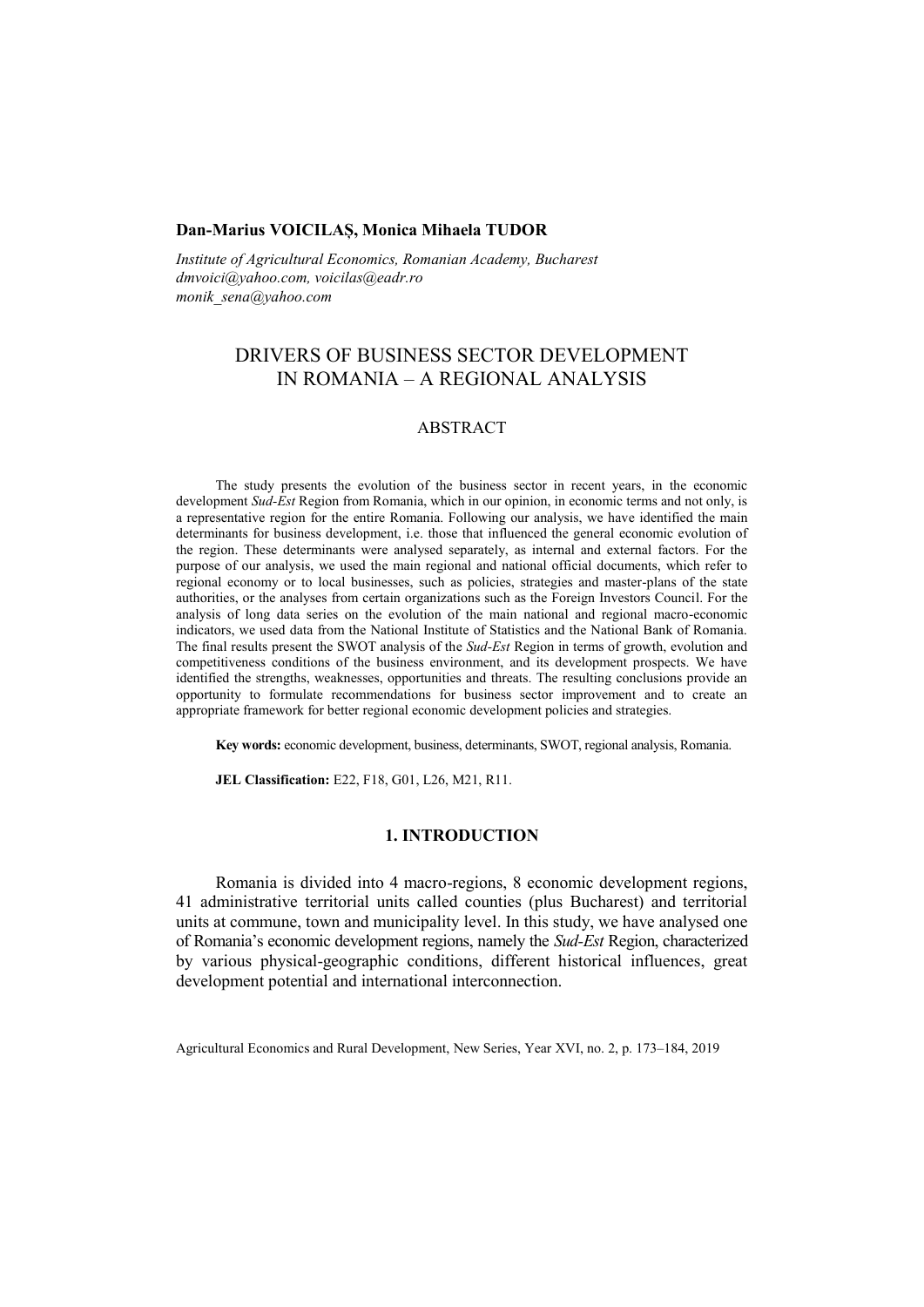The *Sud-Est* Region (Figure 1) borders on the Nord-Est Region in the north, the Region Centru in the west, the Sud-Muntenia and București-Ilfov regions in the south-west and Moldova Republic, Ukraine and the Black Sea in the east. Its total area sums up  $35,762 \text{ km}^2$ , covering 15% of the total area of the country; it is the second largest region among the 8 development regions of Romania. The region has 6 counties in its componency: Brăila, Buzău, Constanța, Galați, Tulcea and Vrancea.



*Source: Sud-Est* Regional Development Agency, http://www.adrse.ro/Regiunea/Geografie\_Demografie.aspx

Figure 1. Economic development of the *Sud-Est* region

The *Sud-Est* Region is part of three historical provinces: Dobrogea, Moldova and Muntenia. All the relief units can be found on its territory: plain (the Danube Plain, Bărăgan Plain), plateau (Dobrogea Plateau), mountains (the Carpathians and the Curvature Sub-Carpathians, the Măcin Mountains). The climate is of continental temperate type, yet with significant variations depending on the relief. In the mountain areas, in the north, we can find a moderate continental climate, in the plain areas there is dry continental climate, while on the Black Sea shore and the Danube Delta, there is a mix of steppe and Pontic climate. The region is crossed by the Danube and borders on the Black Sea coast to the east, with a total length of 245 km. In the area where the Danube flows into the Black Sea, we can find the Danube Delta, which together with the Black Sea, are specific only to this region.

In the year 2015, the region's population accounted for 12.5% of Romania's population, according to the statistical data from the National Institute of Statistics (NIS).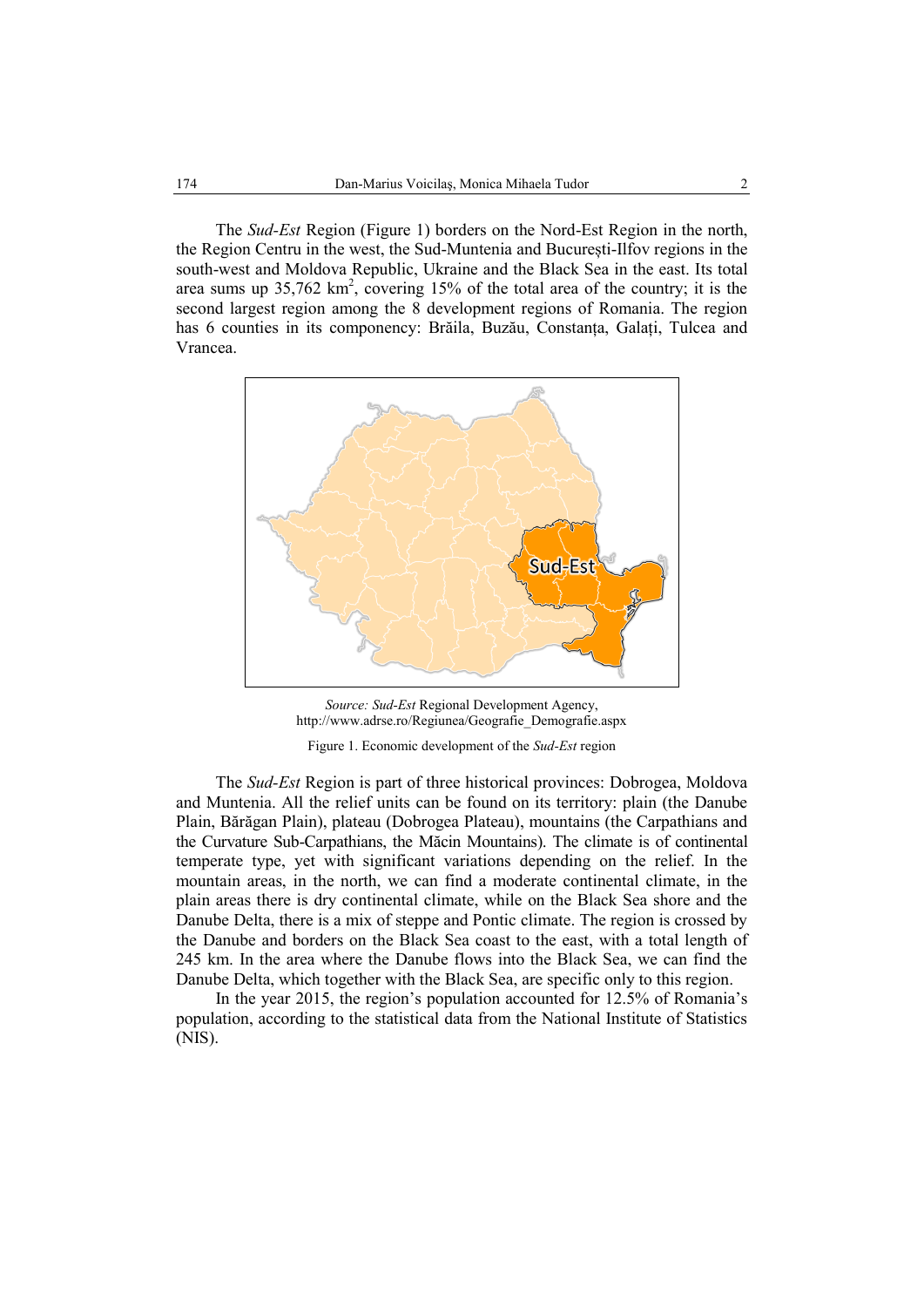## **2. MATERIAL AND METHOD**

The analysis is based on the main regional and national official documents referring to regional economy and local businesses, such as policies, strategies and business plans of the state authorities. At the same time, for the analysis of the long time series on the evolution of the main national and regional macro-economic indicators, we used the statistical data from NIS, National Bank of Romania (NBR) and the United Nations Conference on Trade and Development (UNCTAD).

The information from the Foreign Investors Council (FIC) and the "White Book" in particular, by which FIC provides evaluations and recommendations for the business sector, were extremely useful. Finally, following the processing of available data, the SWOT analysis of the *Sud-Est* Region is presented in terms of the conditions for business sector growth, for its evolution and competitiveness and its development prospects. The strengths, weaknesses, opportunities and threats have been identified, and on their basis policy recommendations for the economic development were formulated.

## **3. RESULTS AND DISCUSSIONS**

#### 3.1. INTERNAL FACTORS – INVESTMENTS

From the very beginning, we would like to mention that investments generally have three main sources: state budget (national funds), the European Union's budget (EU funds) and private funds (domestic or foreign). Regardless of the economic sector we refer to, these are the main three forms of investment, in theory and in practice. We must specify that the simplest form of dividing the investments made, bot at national and regional level, is into domestic and foreign investments. That is why, in this chapter, we shall analyse these two forms of investments. At the same time, from our point of view, agriculture and rural area have an important place in the economy of the investigated region, as well as nationwide, and we shall exemplify this by several statistical data.

Generally, a specific problem of the Romanian agricultural sector is its low capitalization. Either we refer to the national level or to the regional level, the situation evolved similarly. Romania is on the penultimate place in the European Union (EU) in terms of farm capitalization. The analysis of net investment indices in agriculture, forestry/hunting and fishing (Table 1), nationwide, reveals a revigoration of investment activities in recent years, either under the impact of investments from own sources or under the impact of projects that used EU funds. This implied investments in construction works or investments in the procurement of machineries and transport means or investments in the creation of new assets or for the development, modernization or reconstruction of the already existing ones.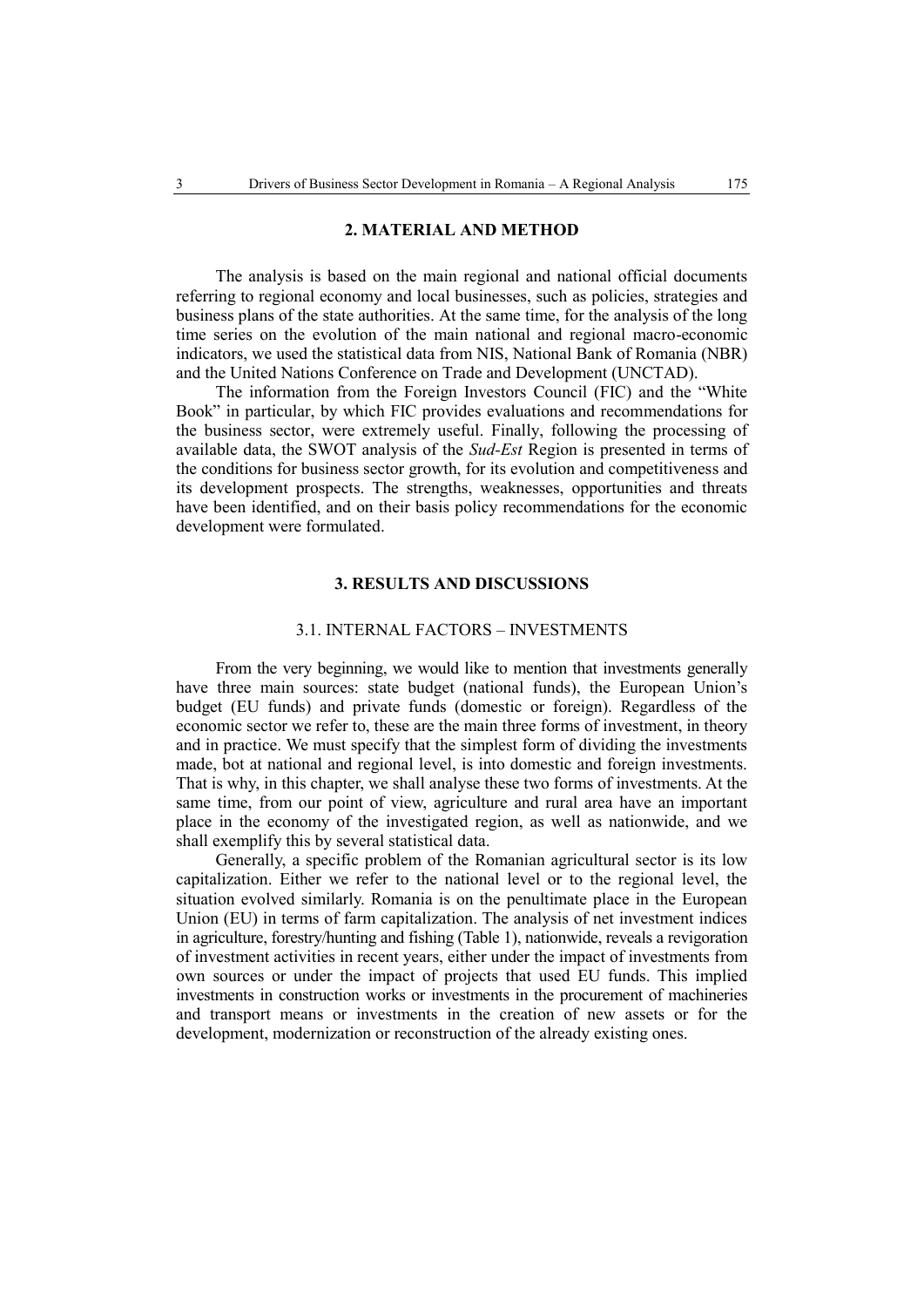| I |  |
|---|--|
|---|--|

Net investment indices (base year = previous year)

| Item                                       | 2007 <sup>1</sup> | $2008^2$                 | 2009 | $2010 + 2011^3$ |      | 2012 | 2013                  | 2014 | 2015 |
|--------------------------------------------|-------------------|--------------------------|------|-----------------|------|------|-----------------------|------|------|
| Agriculture, forestry/<br>hunting, fishing | 20.4              | $\overline{\phantom{a}}$ |      |                 | 17.5 | 8.5  | 26.27   30.14   21.46 |      |      |

*Source*: Voicilaş & Gavrilescu (2017) based on NIS, Tempo on-line data

Note:  $-$  = missing data; 1 = agriculture, hunting; year 2000 = base year; 2 = agriculture, forestry, fishing; year  $2000 =$  base year;  $3 =$  revised data

The positive evolution of net investments in agriculture is directly related to Romania's accession to the EU and it is the effect of using the structural (and preaccession funds) by farmers. After many years when agriculture had no access to financing sources, or had a very low access, the EU membership and the access to EU funds have had beneficial effects that contributed to this sector development, compared to the 1990s. At the level of the *Sud-Est* Region, the situation was not different. We must also specify that in the other economic branches, the evolution of investments was similar to that in agriculture, yet with different shares, and there were obvious beneficial effects of Romania's EU membership.

We shall next analyse the evolution of foreign direct investments (FDI), a type of investments that is particularly important in the context of Romania's economy, both at national level and at the level of the *Sud-Est* Region. We include FDI in the category of internal influence factors of economic development, as the foreign investors' decision to invest is based on the conditions of the domestic market and of the domestic business environment in its entirety.

In Romania, in the period after the accession to the EU, the pace of investment growth decreased after the period 2007–2008, when the level of investment flows that entered our country was high, reaching a historic maximum (Figure 2). This reveals that Romania is no longer considered attractive by the foreign investors, to the same extent as when it joined the EU, the main influential factors being the internal political factors. A particularity is that the investment activity in Romania has been affected since 2009, that is one year after the onset of the global crisis, which raises numerous questions as to the real causes of this slowdown, if not all these delayed effects are caused by the failure of the national economy to get fully connected to international flows. In general, FDI evolution in Romania has fluctuated.

For instance, the balance of foreign direct investments was 59,958 million euros at the end of 2013, and the *Sud-Est* Region attracted 4.2%, a decreasing share compared to the period of crisis (7.3% in the year 2008), only the regions Nord-Est and Sud-Vest being less attractive (NBR/NIS, 2014, Foreign direct investments in Romania in the year 2013, ISSN 2247–5095; NBR/NIS, 2009, Foreign direct investments in Romania in the year 2008). Before the accession, in the year 2006, this share was 7.7% (NBR, 2007, *Foreign direct investments in Romania on December 31*, 2006).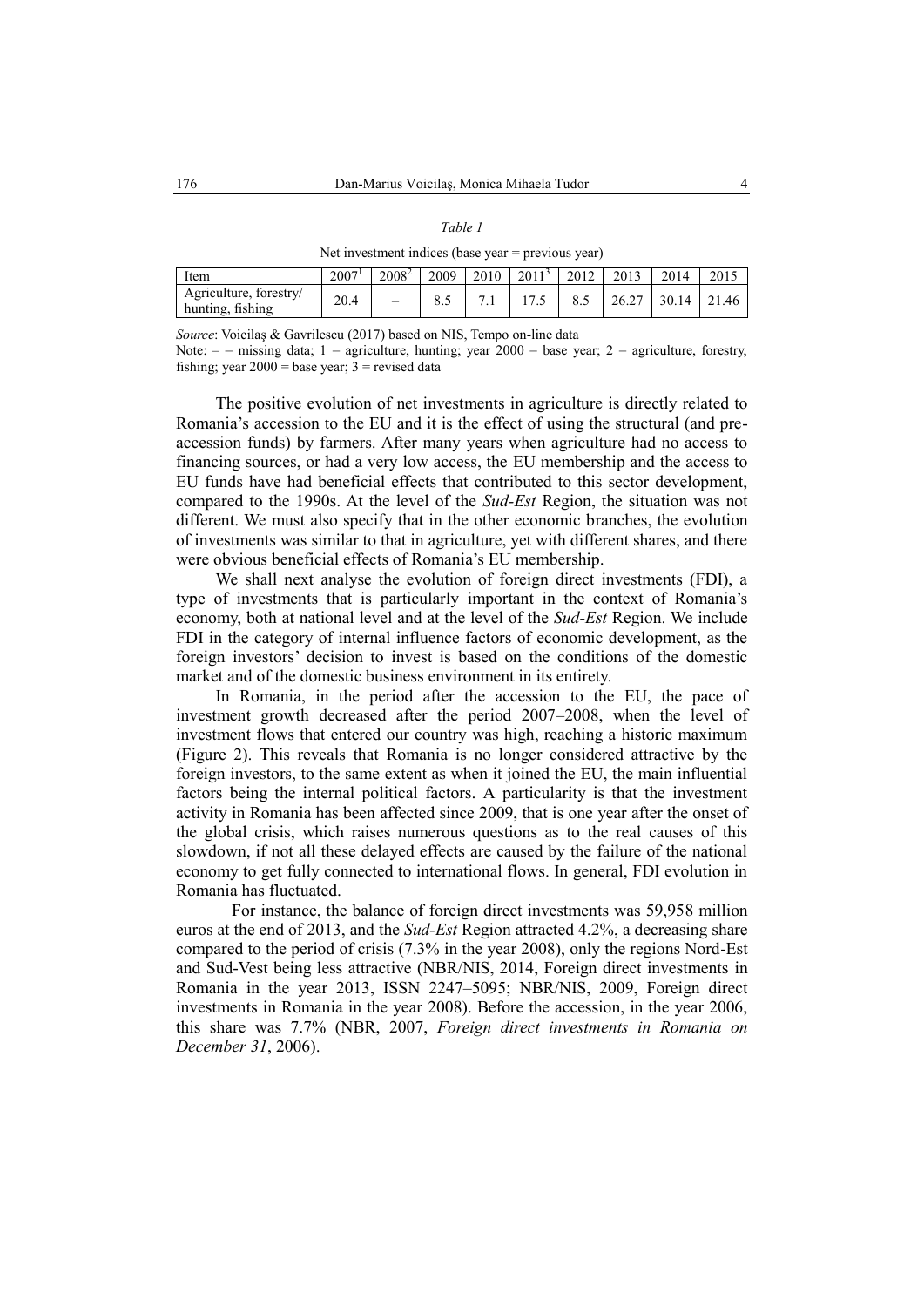

*Source*: based on UNCTAD statistical data

Figure 2: Evolution of FDI stocks and flows (entries) in Romania, 2007–2015 (million USD)

As compared to the previous year, the net FDI flow in Romania in the year 2013 slightly increased (2.7 billion euros), much lower than in the year before the onset of the crisis (2008=9.5 billion euros), yet higher than the minimum of the year 2011 (1.7 billion euros). Out of the net flow, the "greenfield" investments (those investments that create new production capacities from zero) represented only 4%, and the *Sud-Est* Region attracted small amounts compared to other regions. Out of the balance of "greenfield" investments in Romania, the Region *Sud-Est* attracted only 1.5% over time (the lowest share among Romania's regions at the end of the year 2013), a decline compared to 2008, when the share was 5.7%. In the year 2006, this share was 2.3%.

Hence, the accession to the EU had a positive impact on attracting FDI in the *Sud-Est* Region, yet at a lower rate than in other regions. The economic crisis affected FDI, the flows being much lower. This contributed to the *Sud-Est* Region being less attractive for investors if we have in view "greenfield" FDI (1.5% of the nationwide total).

# 3.2. EXTERNAL FACTORS

**Effects of the economic crisis on the sector of small and medium-sized enterprises in Romania.** A few specifications should be made on the global economic crisis that also affected our country. Worldwide, the crisis started in the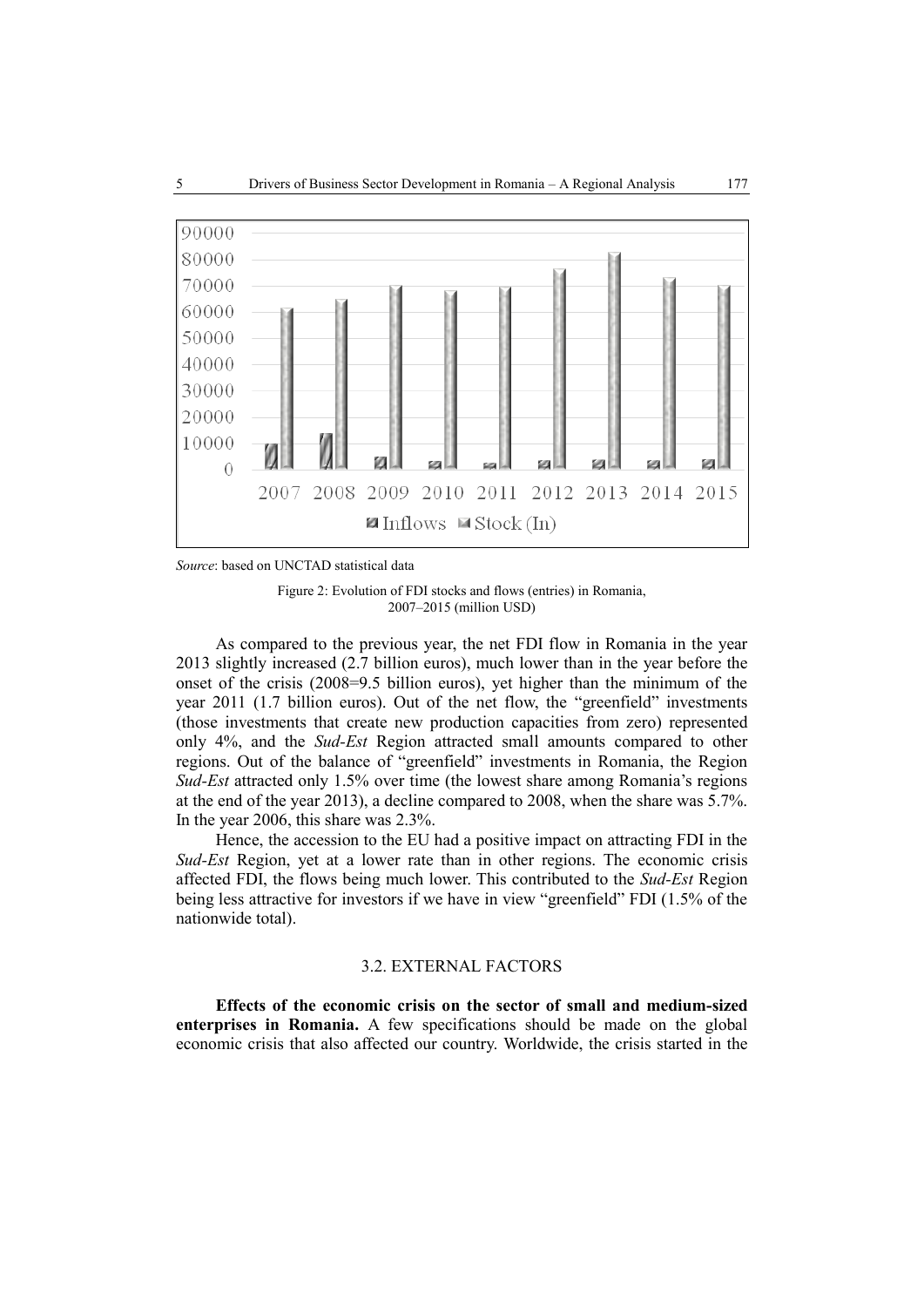year 2008. In Romania, the crisis started one year later and that is why this gap appears compared to the other countries in our analyses. The effects of the crisis were also felt in the year 2010, when other European countries had begun their economic recovery.

The *Sud-Est* Region has about 11% of total small and medium-sized enterprises (SMEs) from Romania. While at national level the number of SMEs remained relatively constant in the last years of the analysis, significant variations were noticed in the *Sud-Est* Region. Thus, the total number of SMEs in the *Sud-Est* Region increased by about 33% from the year 2007 to 2013. Yet in the year after the onset of the crisis (2010), the number of SMEs decreased by about 10%, to increase again by about 50% by the year 2013, out of various reasons, namely: economic recovery, investors' reorganization, change of entrepreneurship classification methodology, legislative changes, etc.

By SME categories, most variations appear in the case of enterprises with 0 to 1–9 employees. These mainly followed the same trend as the total number of SMEs in the region. Differences appear when we analyse the evolution of SMEs with 0 to 1–9 employees on a comparative basis. Thus, in the case of SMEs with 0 employees, their number decreased in the year 2010 (by about 11%), to increase by about 304% in the following year, then a decrease by 67% followed in the year 2013. The SMEs with 1–9 employees had the following evolution: decrease by about 9% in the year 2010, then an increase by 67% in the year 2013 as against 2010, which is a normal situation in the context of economic recovery. The number of SMEs with more than 10 employees remained approximately constant regardless of the yar under investigation.

The analysis of the SMEs evolution by the region's component counties reveals some trends and characteristics. Thus, there were great variations mainly in the case of SMEs with 0 and 1–9 employees, with increases up to 75% in the case of certain counties (Brăila; total SMEs; 2013 compared to 2010) or about 83% in the case of SMEs with 0–9 employees (Brăila; 2013 compared to 2010) and decreases up to 11% (Brăila; total SMEs and SMEs with 0–9 employees; 2010 compared to 2009). It results that the SMEs with 0 and 1–9 employees were the most affected by the crisis and its aftermath. Brăila is the most affected county when we consider the variation of the number of SMEs with 0 and 1–9 employees. Except for two counties (Tulcea and Vrancea), all the other counties experienced an increase after the years 2009 and 2010, with the onset of the crisis and its pregnant manifestation, when we analyse the evolution of total SMEs and SMEs with 0–9 employees.

The SMEs with 0 employees have a particular situation. In all the counties, their number decreased or remained constant (Constanţa and Tulcea) in the year after the crisis started, then it spectacularly increased up to 378% in the year 2011 (Galaţi county), to decrease again in the year 2013 by up to 70% (Brăila, Galaţi) or even 72.5% (Vrancea). It can be assumed that part of the SMEs with 0 employees have been transformed into SMEs with 1-9 employees.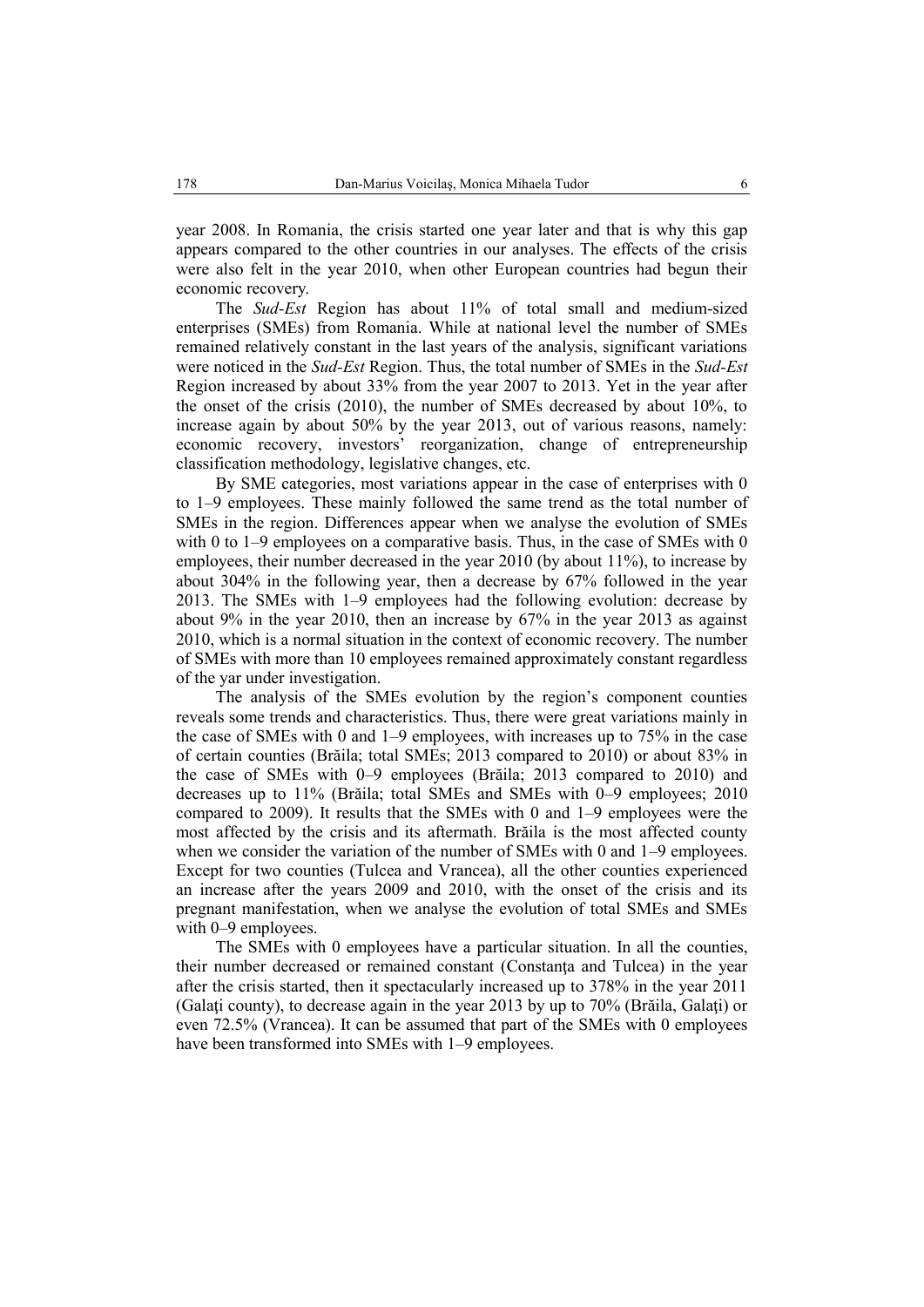**International trade relations – export.** NIS data from the year 2012 reveal that the *Sud-Est* Region is poorly represented in terms of exports, compared to the other regions of the country. Only the Nord-Est and Sud-Vest regions have lower values of this indicator.

The analysis of the structure of exports reveals that this region has specialized in the production and export of the following products (Agora Est Consulting, 2014):

- Mineral products (25.03%);
- Common metals and articles thereof (24.49%);
- Transport means and materials (16.60%);
- Textiles and textile articles (9.60%);
- Vegetable products (8.79%).

The study made by Agora Est Consulting revealed that in the year 2012 the *Sud-Est* Region had a high dependence on a relatively small number of exported products. The first three groups of exported products account for more than 65% of the total volume or the exports of the region, while the first five groups of products cumulated over 80%. At the same time, it was mentioned that the processing level of these exports was relatively low.

The analysis by component counties reveals that the volume of exports from Constanţa prevails in the entire region. The counties Brăila, Buzău and Galaţi come next, while the other counties have low shares.

The analysis of the structure of exports by counties reveals that in the counties Brăila, Galaţi, Tulcea and Vrancea there is a significant dependence on a certain product or on a small number of products (Agora Est Consulting, 2014). For instance, Brăila and Tulcea are highly dependent on "Transport means and materials", and Galați on "Common metals and articles thereof". Diversification exists only in the case of Buzău county (Common metals and articles thereof, Textiles and textile articles). In the county Constanta, there is almost 50% dependence on exports for only one category of products (mineral products). This high dependence on a very small number of categories of products reveals, on the one hand, a real production specialization of counties from the Region *Sud-Est* (these products in which each county got specialized are different by counties) but, on the other hand, it may represent a vulnerability element (in the case when the foreign market in which a county got specialized has a significant problem, economic activity problems may arise).

**International trade relations –** *import*. The volume of imports reveals that the *Sud-Est* region occupies the antepenultimate position in the ranking by regions, in the year 2012.

The structure of the Region's imports clearly reveals the dependence on certain complementing imports that are subsequently found in the exports of the region (Agora Est Consulting, 2014):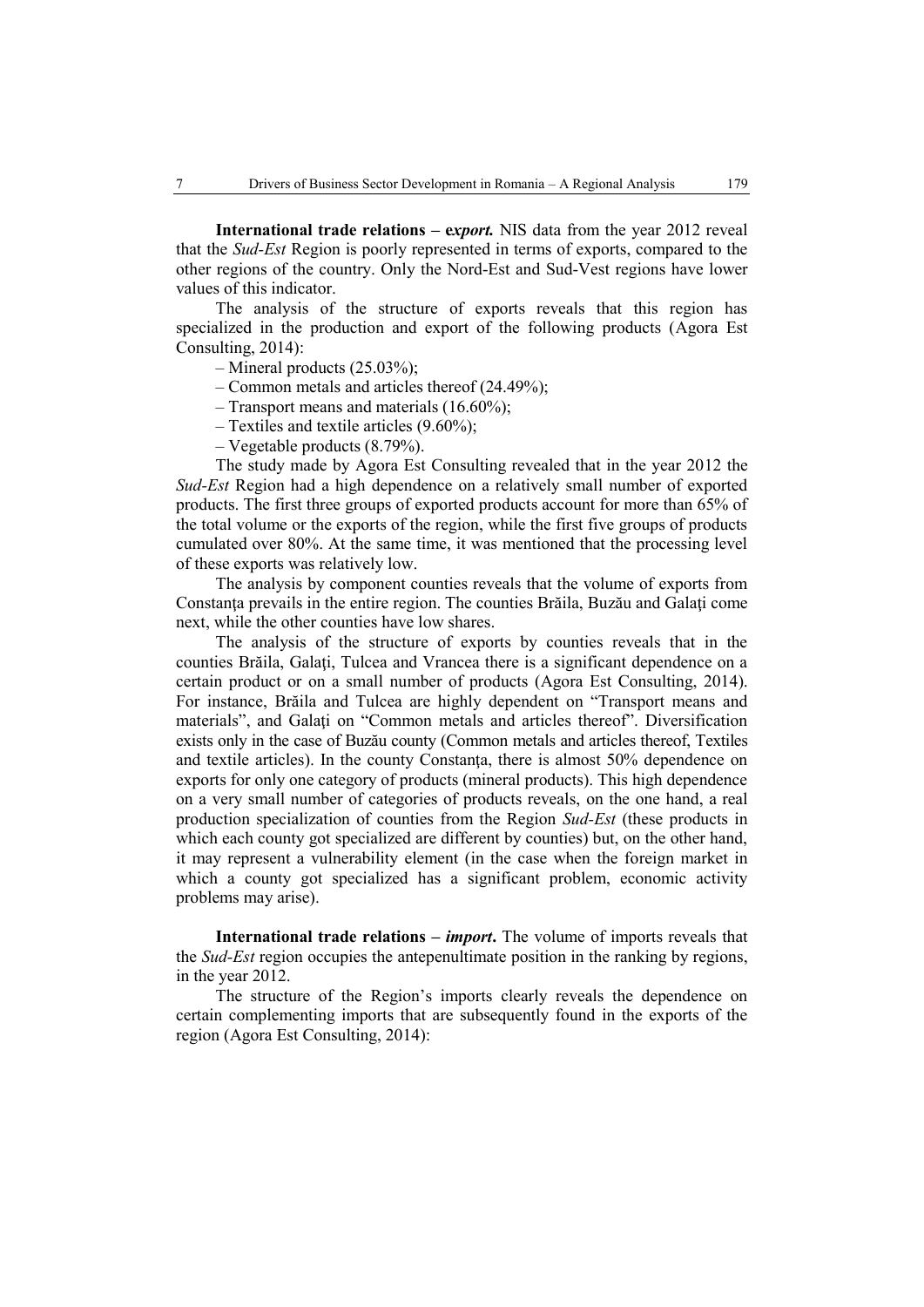- Mineral products (54.09%);
- Electrical machinery and equipment, sound and image recorders or reproducers (11.47%);
- Common metals and articles thereof (9.15%);
- Chemical products (5.43%);
- Textiles and textile articles (4.41%).

The analysis of the structure of imports also reveals a strong dependence on a certain category of complementing imports, e.g. mineral products (54.09% of total imports of the region), under the background of industries operating in the region (steel industry for example). The low industrial diversification in the region is also reflected in the structure of imports of the economic operators in this region.

The largest imports are found in those counties with a higher economic activity intensity, in Constanţa and Galaţi (77%). Except for the counties Brăila and Buzău, the other counties have a higher dependence on certain categories of imports: Constanta and Galati significantly depend on the import of mineral products (yet Galati to a significantly lower extent than Constanta), Tulcea depends on the import of electrical machinery and equipment and Vrancea on the import of textiles and textile articles.

As regards the exports/imports coverage ratio, the *Sud-Est* Region has a relatively unbalanced development. There is a deficit of the balance of trade, which reveals that the region does not obtain sufficient foreign currency resources from exports for its imports coverage (complementing imports or not). The trade deficit of this region is the highest: 121% (Agora Est Consulting, 2014); after that of the Region Bucureşti-Ilfov, with imports far exceeding exports, i.e. an unbalanced trade balance.

**Impact of EU enlargement.** Before the accession to the EU, the number of firms and SMEs increased in the region, yet it decreased as share in nationwide total, from 13% in the year 2000 to 11.88% in 2006 (Regional Development Agency *Sud-Est*, 2009. In the year before the accession (2006), 99.63% of this number was represented by SMEs (the classification at that moment, with up to 250 employees). Most SMEs operated in the tertiary sector (services) and here mainly in trade (49.66%).

If we take into consideration the current SME classification, the number of SMEs with 0 and 1–9 employees in the year 2007 was 52.673, mainly in trade (51.6%), real estate transactions, leasing and services provided to enterprises (13.6%) and processing industry (8.5%). At the same time, the turnover increased at regional level: 219% in the year 2006 as compared to 2002 (Regional Development Agency *Sud-Est*, 2010), yet it decreased as share in nationwide total. The density of enterprises (units/1000 inhabitants) is slightly below the national average, but at about half of the average density of enterprises in EU-28. The most densely populated county (and the only one above the national average) was Constanţa, while Vrancea had the lowest density. The low accessibility and mobility levels and the distance to the retail markets represent one of the reasons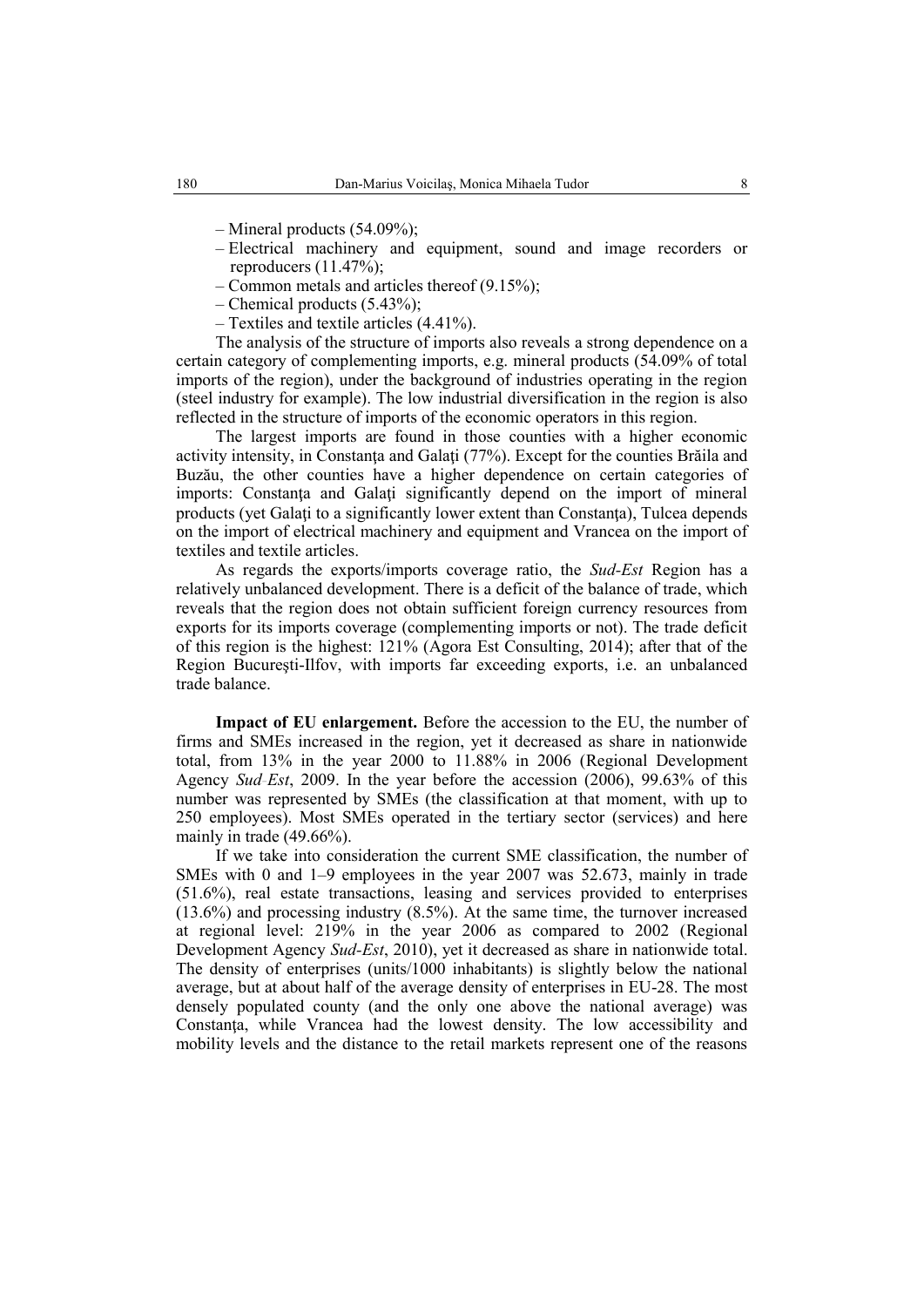that constrain the entrepreneurial initiative in the rural areas, significant disparities existing in this respect between the rural and the urban areas. The highest share of firms in the rural area is noticed in Buzău and Vrancea, which are the most rural counties in the region. Constanţa is at the opposite pole, as the most urbanized county (Regional Development Agency *Sud-Est*, 2010).

Since the accession year, the effects of this process were also felt at regional level, which produced structural changes of the business environment, as it will be next mentioned. The total number of SMEs slightly increased in the region, until the first signs of the economic crisis emerged, in the year 2009 (with a relative stagnation in all the counties of the region), in a dynamics lower than in other regions from Romania, yet more accelerated than in the regions Nord-Est and Sud-Vest, either we refer to the total number of SMEs or only to the SMEs with 0 and 1–9 employees or with more than 10 employees. These trends were also noticed in all component counties, with no exception. This development of SMEs, at least by number of existing firms, reveals the benefits of EU membership. Only the onset of the global crisis stopped this logical development after the accession to the EU.

# 3.3. SWOT ANALYSIS

On the basis of official documents used and of the analysed statistical data, we identified the the main strengths, weaknesses, opportunities and threats of the *Sud-Est* Region, in terms of investments and business environment conditions. These are briefly presented in Table 2.

| SWOT analysis of the Sud-Est Region |
|-------------------------------------|
|-------------------------------------|

| Strengths                                                                                                                                                                                                                                                                                                                                                                                                                                                                                                                                                                                                                                                                                      | Weaknesses                                                                                                                                                                                                                                                                                                                                                                                                                                                                                                                                                                                                                                                                                                                                                       |
|------------------------------------------------------------------------------------------------------------------------------------------------------------------------------------------------------------------------------------------------------------------------------------------------------------------------------------------------------------------------------------------------------------------------------------------------------------------------------------------------------------------------------------------------------------------------------------------------------------------------------------------------------------------------------------------------|------------------------------------------------------------------------------------------------------------------------------------------------------------------------------------------------------------------------------------------------------------------------------------------------------------------------------------------------------------------------------------------------------------------------------------------------------------------------------------------------------------------------------------------------------------------------------------------------------------------------------------------------------------------------------------------------------------------------------------------------------------------|
| - EU membership had a positive influence on<br>attracting FDI<br>$-$ Over a long period of time (2000–2009), the<br>business environment developed in the region<br>- The number of SMEs with more than 10<br>employees remained approximately constant,<br>both after the accession and after the onset of<br>crisis<br>$-$ Part of SMEs with 0 employees became<br>SMEs with 1-9 employees after the crisis<br>$-$ Constanta is the main exporting county<br>- Real specialization in production of the<br>region's counties<br>- After the accession, the number of firms and<br>SMEs increased in the region, most SMEs<br>operating in the tertiary sector (services),<br>mainly in trade | - The economic crisis impacted FDI evolution<br>$-$ The <i>Sud-Est</i> Region was the least attractive for<br>investors if we consider "greenfield" FDI<br>- Low performance in innovation as a result of a<br>national RDI system only in an early stage<br>$-$ Since 2010, the business environment has<br>devolved in the region<br>- The number of SMEs strongly varied<br>$-$ The SMEs with 0 and 1-9 employees were<br>mostly affected by the crisis<br>- Brăila is the most affected county in the region<br>- The region is poorly represented in the case of<br>exports<br>- High dependence on a relatively low number of<br>exported products, mainly in Brăila, Galați, Tulcea<br>and Vrancea<br>- The processing level of exports is relatively low |
|                                                                                                                                                                                                                                                                                                                                                                                                                                                                                                                                                                                                                                                                                                |                                                                                                                                                                                                                                                                                                                                                                                                                                                                                                                                                                                                                                                                                                                                                                  |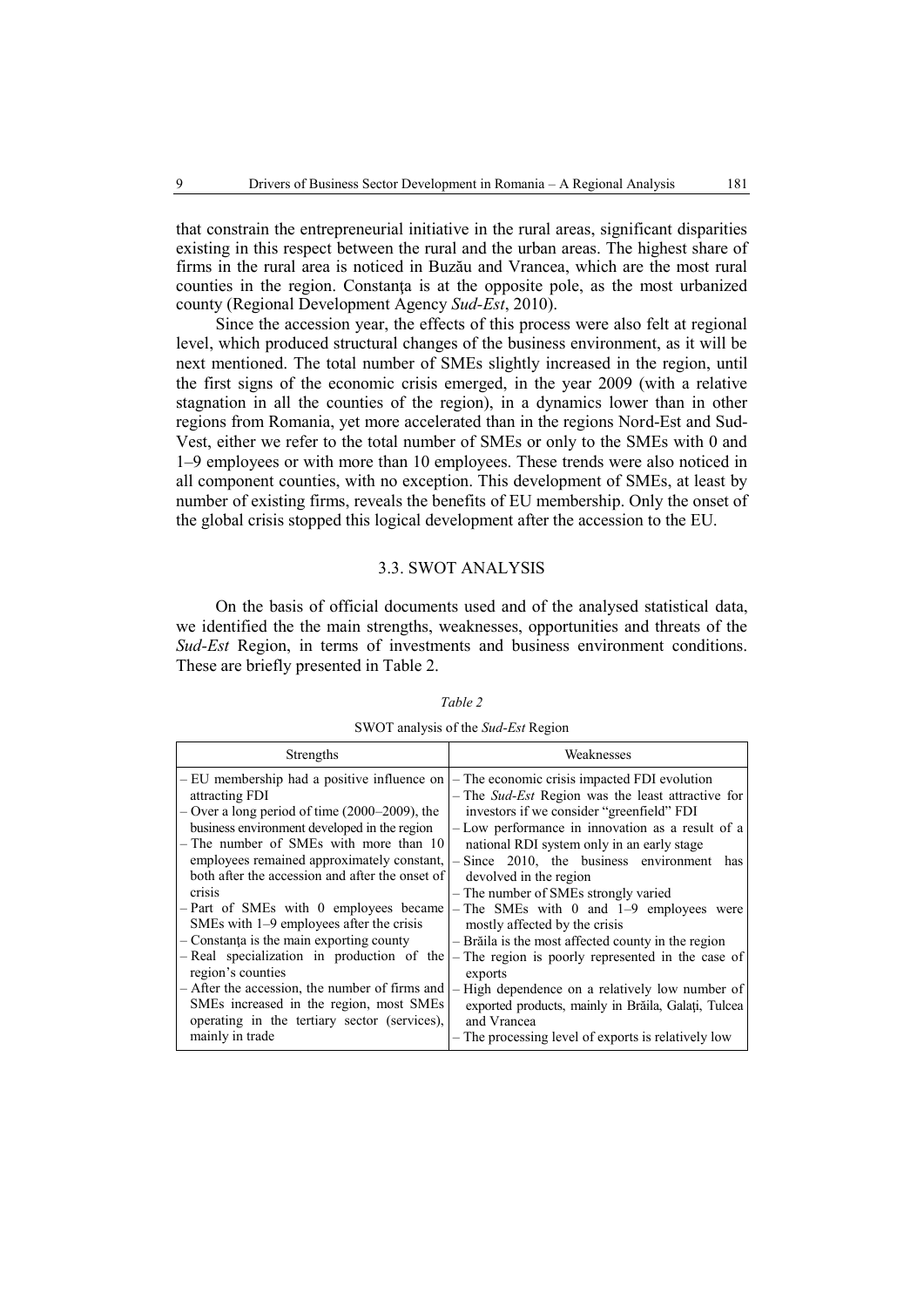| - After the accession, the turnover increased                                                                                                                                                                                                                                                                                                                                                        | - Vulnerability to external markets<br>- Dependence on certain complementing imports,<br>mainly mineral products<br>- Low industrial diversification<br>- The development of the region is relatively<br>unbalanced in terms of exports/imports coverage,<br>with a deficit of trade balance, which reveals that<br>the region does not get enough foreign currency<br>from exports to cover its imports<br>- The share of the number of firms and SMEs in<br>nationwide total decreased after the accession<br>- The share of regional turnover in Romania total<br>had a decreasing trend after the accession<br>- Vrancea had the lowest density<br>$-$ The firms are not consolidated in terms of<br>number and technology<br>-SMEs from Romania and the region are not<br>prepared enough to successfully compete on the<br>European single market |
|------------------------------------------------------------------------------------------------------------------------------------------------------------------------------------------------------------------------------------------------------------------------------------------------------------------------------------------------------------------------------------------------------|---------------------------------------------------------------------------------------------------------------------------------------------------------------------------------------------------------------------------------------------------------------------------------------------------------------------------------------------------------------------------------------------------------------------------------------------------------------------------------------------------------------------------------------------------------------------------------------------------------------------------------------------------------------------------------------------------------------------------------------------------------------------------------------------------------------------------------------------------------|
| Opportunities                                                                                                                                                                                                                                                                                                                                                                                        | Threats                                                                                                                                                                                                                                                                                                                                                                                                                                                                                                                                                                                                                                                                                                                                                                                                                                                 |
| - Diverse activity types in the region (fertile<br>soils, the Danube, the Danube Delta, ore<br>fields, wine farming)<br>- Different natural conditions in the region that<br>provide<br>can<br>economic activities<br>- The underemployment in agriculture can<br>release labour for competitive economic<br>activities<br>- Cross-border<br>cooperation<br>(Bulgaria,<br>Ukraine, Moldova Republic) | $-$ The Sud-Est Region has a negative migration, and<br>if the process continues, the region is under risk<br>of further competitiveness decrease and growth<br>potential decrease in the region<br>economic-employment   – Migration of young population and labour<br>opportunities by the diversification of $\vert$ - The low accessibility and mobility levels and the<br>markets constrain<br>distance<br>retail<br>the<br>$t_{\Omega}$<br>entrepreneurial initiative in the rural areas<br>- SME dependence on the domestic market<br>- Proper exploitation of the Danube, the Danube<br>Delta and the Black Sea resources                                                                                                                                                                                                                       |

# **4. CONCLUSIONS**

We can draw the conclusion that for a long period of time (from 2000 to 2009), the business sector developed in the *Sud-Est* Region, either as a result of the beginning of accession negotiations or following the planning of accession through the "Road Map" on the year 2004, or by the act of accession itself. Yet this development was not similar, in terms of performance, to that from the other regions from Romania, numerous factors with a negative action being involved. These added to the factors generated by the crisis.

For example, the "Report of the Post-Privatization Foundation on the SME sector from Romania, 2013 edition (Synthesis), (http://mcr.doingbusiness.ro/),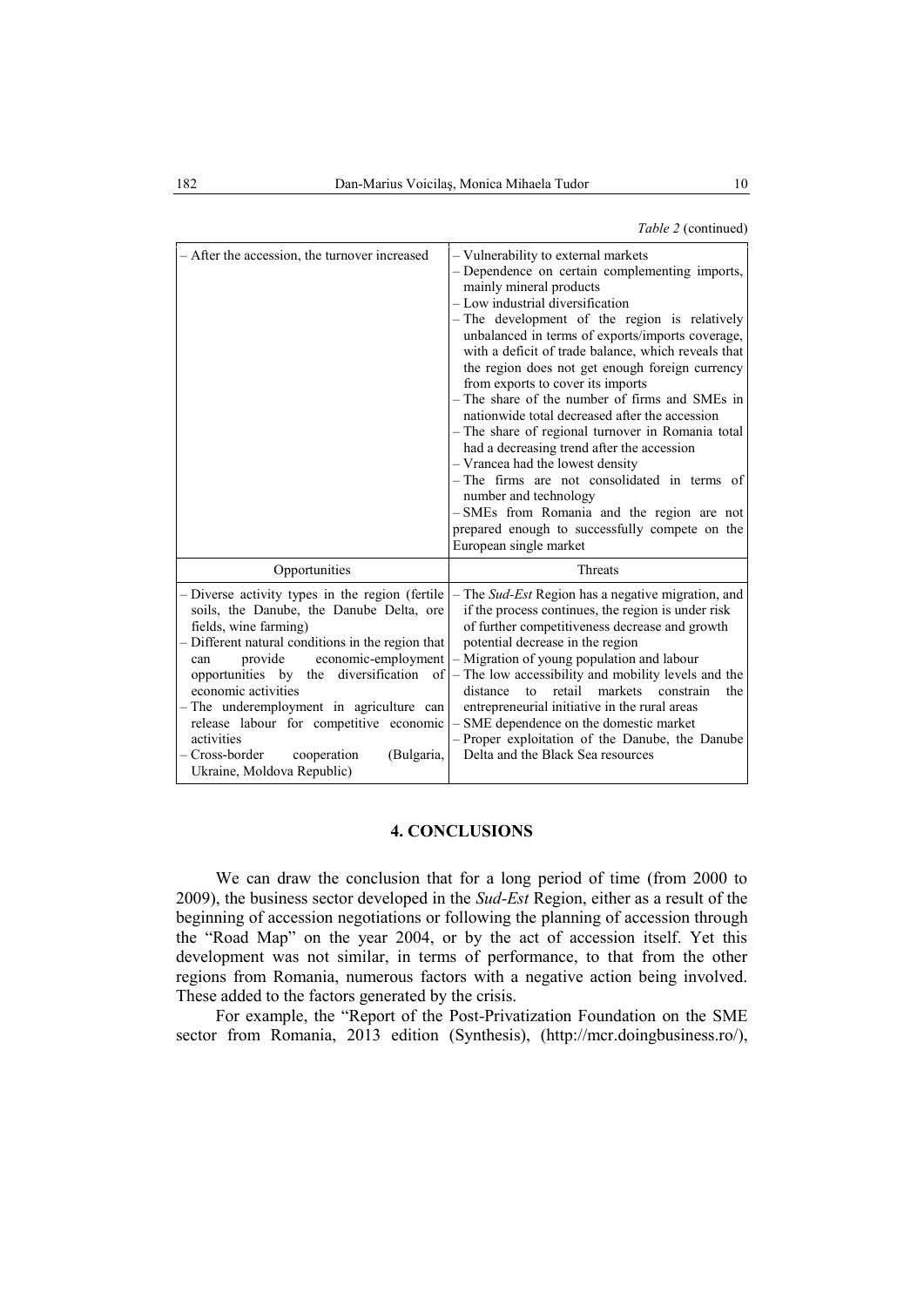highlights a series of vulnerabilities of the SMEs from Romania, which are not sufficiently prepared to compete with success on the European single market. The SMEs were dependent on the domestic market, affected by the severe decline of the national economy in the years 2009–2010, with effects that spread to the business environment, by population's consumption decrease and the negative evolutions of the main macro-economic indicators. The unfavourable general context influenced both the performance of active SMEs and the demographic evolution of businesses. The SME sector in Romania is not a solid and competitive sector, the business base being not consolidated in terms of number of enterprises or technological capacity. The evaluations of the SMEs from the EU by the European Commission in 2012 reveal the dramatic impact of the crisis on the SMEs from Romania; the Romanian SMEs, after a continuous growth for 10 years, had the greatest decline in the EU in terms of number of employees and value added. In terms of innovation, the SMEs from Romania also have modest results; according to the same evaluators, the lowest percentages of innovating SMEs are found in the economies from Eastern Europe: Latvia, Poland, Hungary, Bulgaria and Romania.

Last but not least, the direct correlation between population level, share of SMEs and SME density is respected in the case of three regions that have medium values of these indicators. This is the case of the *Sud-Est* Region, to which the regions Nord-Vest and Centru are added (year 2011).

At the same time, we can notice that this study complements and strengthens the analyses made by the Foreign Investors Council from Romania, which are periodically published in the report "White Book". The recommendations specified in our study and which we hope will come to support the authorities in regulating the business relationships, improving the investment climate and streamlining the investment activities refer to: good governance, taxation system, judicial system, environment, energy sector, agriculture, EU finance, labour market, business ethics, infrastructure. It is without doubt that the implementation of these recommendations would have as main effects increasing investments, economic growth and diminution of the development gaps between the economic regions.

#### REFERENCES

- 1. Voicilaş, D.M., Gavrilescu, C., 2017, Un deceniu de transformări în economia agroalimentară a României sub impactul aderării la Uniunea Europeană [A decade of transformations in the agrifood economy of Romania under the impact of accession to the European Union] in "Economic growth in conditions of globalization", INCE Publishers, the Academy of Sciences of Moldova, Chişinău, Republic of Moldova
- 2. \*\*\* Regional Development Agency Sud-Est, (2009), Regional Development Plan 2009–2013 of the Sud-Est Development Region, http://www.adrse.ro/Regiunea/Geografie\_Demografie.aspx
- 3. \*\*\* Regional Development Agency Sud-Est (2010), Masterplan-Territorial audit of the Sud-Est Region 2010–2020, www.adrse.ro/Documente/Planificare/.../Audit\_Teritorial\_SE.2010–2020.pdf